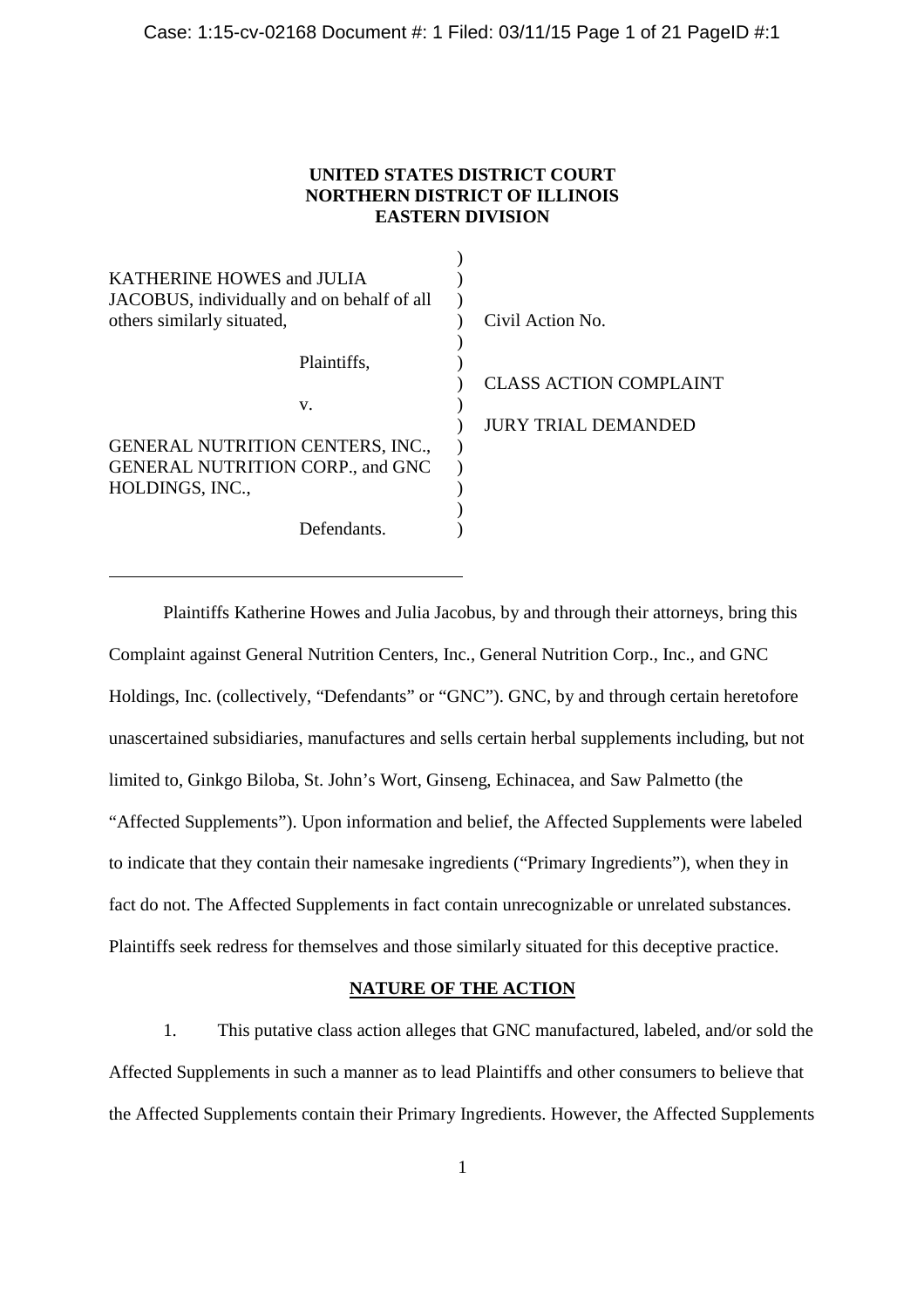#### Case: 1:15-cv-02168 Document #: 1 Filed: 03/11/15 Page 2 of 21 PageID #:2

do not in fact contain their Primary Ingredients. This deception constitutes a violation of consumer protection laws and the common law.

### **JURISDICTION AND VENUE**

2. This Court has jurisdiction over this matter pursuant to the Class Action Fairness Act of 2005 ("CAFA"), 28 U.S.C. § 1332(d). CAFA's requirements are satisfied in that (1) the members of the Class exceed 100; (2) the citizenship of at least one proposed Class member is different from that of at least one Defendant; and (3) the matter in controversy, after aggregating the claims of the proposed Class members, exceeds \$5,000,000, exclusive of interest and costs.

3. Venue is proper in this judicial District pursuant to 28 U.S.C. § 1391(b) and (c) because, during the Class Period, one or more of the Defendants resided, transacted business, was found, and/or had agents in this District.

4. Each Defendant has: (a) transacted business in this District; (b) directly or indirectly sold or marketed substantial quantities of the Affected Supplements in this District; (c) had substantial aggregate contacts with the United States and this District; and/or (d) was engaged in the misleading, fraudulent, or otherwise illegal sale, manufacture, or marketing of the Affected Supplements that was directed at, and had the intended effect of causing injury to, persons and entities located in this District.

#### **PARTIES**

5. Plaintiff Katherine Howes is a resident of Hennepin County, Minnesota, and a citizen of the State of Minnesota. Ms. Howes purchased one or more of the Affected Supplements from a GNC retail store in Minnesota, which were manufactured, sold, and/or marketed by GNC during the Class Period, and Ms. Howes thereby was injured by the deceptive manufacture, labeling, marketing, and sale of the Affected Supplements.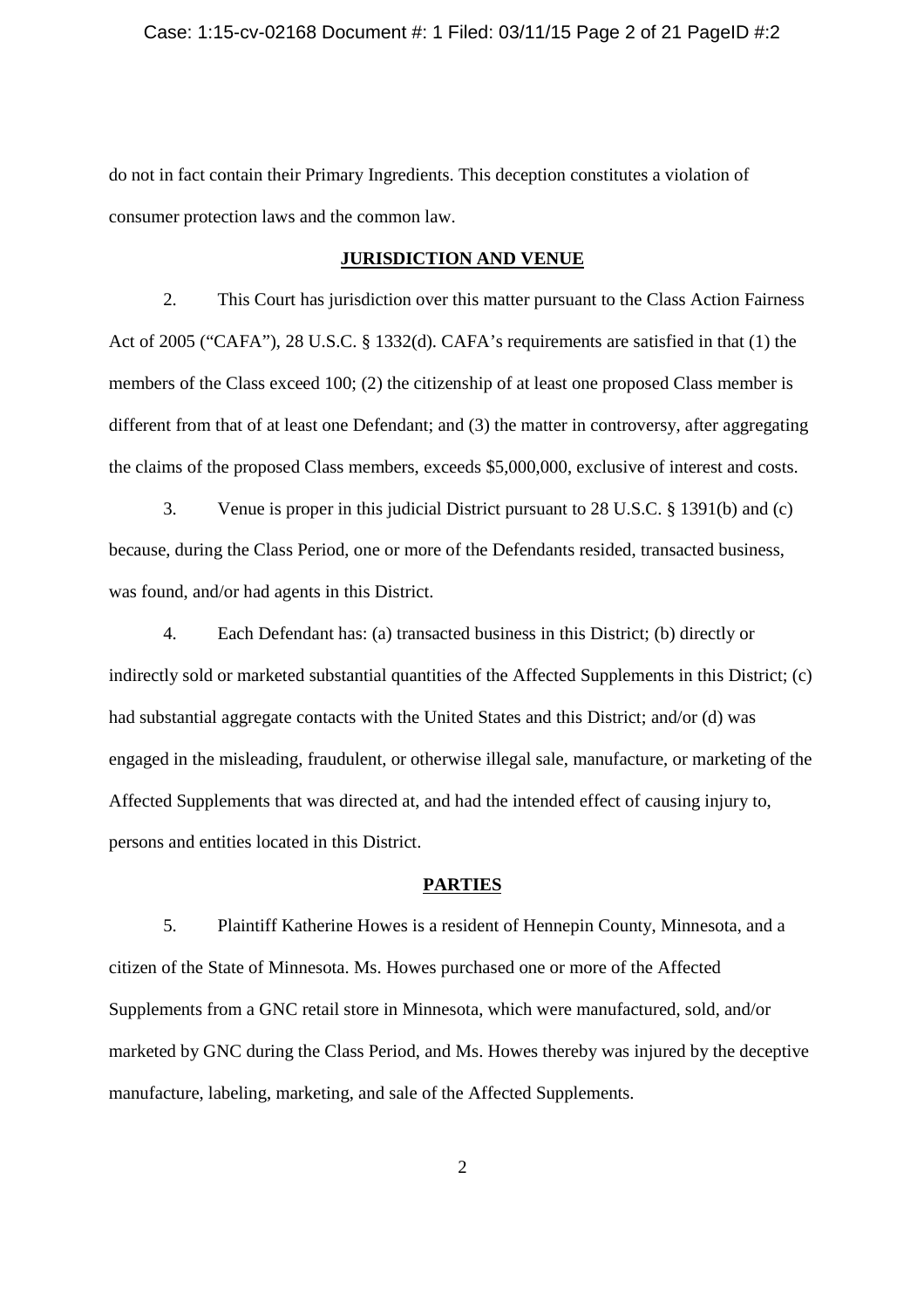#### Case: 1:15-cv-02168 Document #: 1 Filed: 03/11/15 Page 3 of 21 PageID #:3

6. Plaintiff Julia Jacobus is a resident of Sarpy County, Nebraska, and a citizen of the State of Nebraska. Ms. Jacobus purchased one or more of the Affected Supplements from a GNC retail store in Nebraska, which were manufactured, sold, and/or marketed by GNC during the Class Period, and Ms. Jacobus thereby was injured by the deceptive manufacture, labeling, marketing, and sale of the Affected Supplements.

7. Defendant GNC Holdings, Inc. ("GNC Holdings") is a Delaware corporation engaged in the business of manufacturing, labeling, marketing, and selling herbal supplements, including through its subsidiaries. GNC Holdings has its principal place of business in Pittsburgh, Pennsylvania.

8. Defendant General Nutrition Corporation is a Pennsylvania corporation engaged in the business of manufacturing, labeling, marketing, and selling herbal supplements, including through its subsidiaries and corporate siblings. General Nutrition Corporation has its principal place of business in Pittsburgh, Pennsylvania. General Nutrition Corporation is a wholly-owned subsidiary of GNC Holdings.

9. Defendant General Nutrition Centers, Inc. ("General Nutrition Centers") is a Delaware Corporation engaged in the business of manufacturing, labeling, marketing, and selling herbal supplements, including through its subsidiaries and corporate siblings. General Nutrition Centers is a wholly-owned subsidiary of GNC Holdings.

10. Defendants GNC Holdings, General Nutrition Corporation, and General Nutrition Centers are collectively referred to herein as "GNC" or "Defendants".

# **CLASS ACTION ALLEGATIONS**

11. This action is brought by Plaintiffs on behalf of themselves and pursuant to Fed. R. Civ. P. 23 as representatives of the following Class: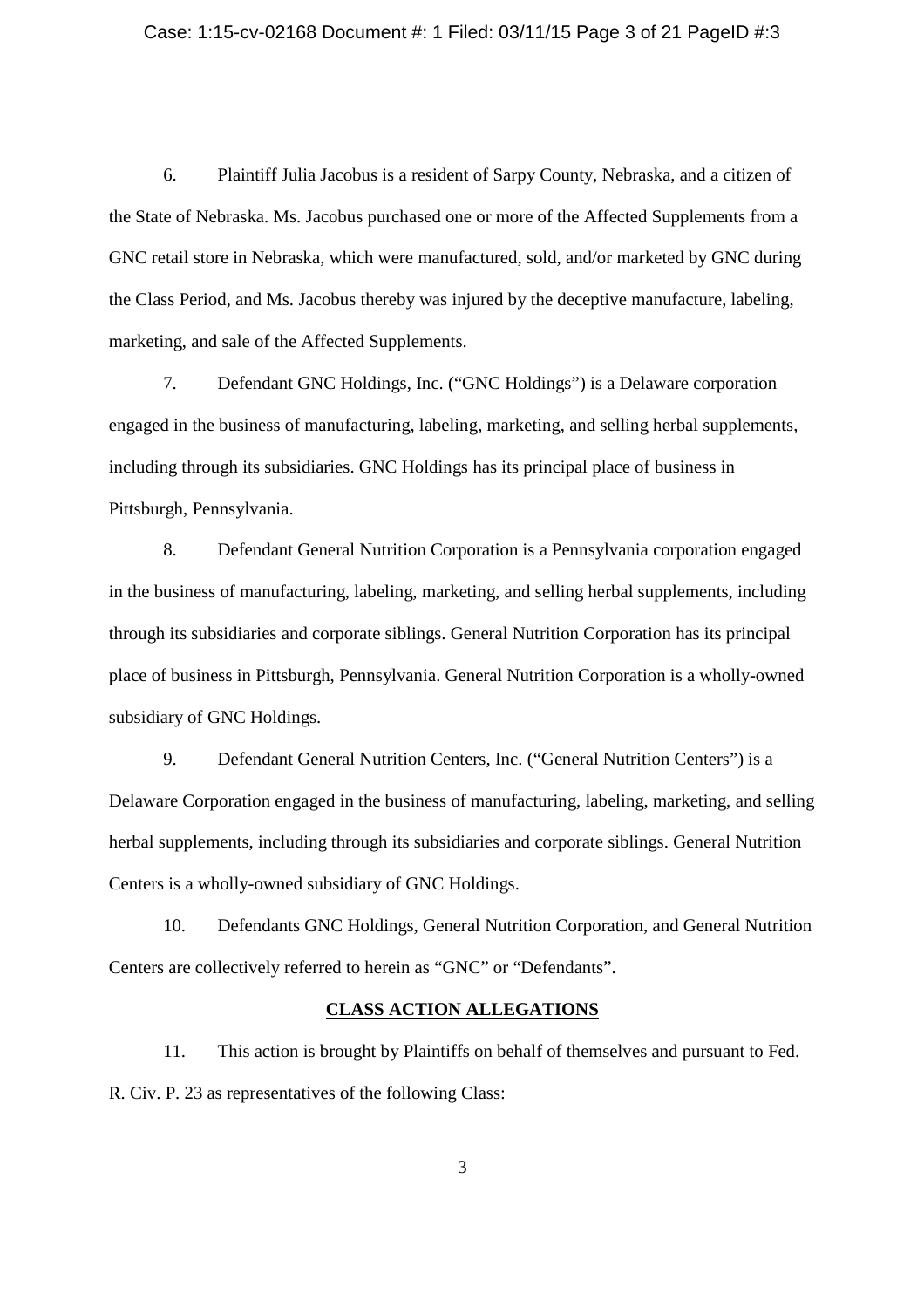#### Case: 1:15-cv-02168 Document #: 1 Filed: 03/11/15 Page 4 of 21 PageID #:4

All persons or entities (but excluding all governmental entities, Defendants, and their respective subsidiaries or affiliates) who purchased the Affected Supplements in the United States at any time from February 2, 2009, through the present (the "Class Period").

12. Plaintiffs reserve their right to amend the class definition to include separate classes or subclasses or in other respects in their motion to certify the class. Plaintiffs also reserve their right to amend the Class Period if discovery demonstrates a different period.

13. Although the exact size of the Class is unknown, the total number of Class members is in the millions. Based upon the nature of the commerce involved, the total number of Class members is such that joinder of the claims of all Class members would be impracticable.

14. The Class is defined in a way such that the identity of the Class members is objectively ascertainable, and the identity of the Class members can be confirmed via Defendants' records (*e.g.*, loyalty programs).

15. Plaintiffs' claims are typical of the Class, and Plaintiffs will fairly and adequately protect the interests of the Class. Plaintiffs have no relevant conflicts of interest with other members of the Class and have retained competent counsel experienced in class action and consumer protection litigation.

- 16. Common questions of law and fact exist, including:
	- A. whether Defendants engaged in unfair and deceptive conduct;
	- B. whether Defendants' unfair, deceptive, and unlawful conduct has caused a legally cognizable injury to the Class by causing Class members to purchase defective products;
	- C. the nature and extent of damages sustained by the Class and the appropriate measure of those injuries;
	- D. whether the Class is entitled to damages or other relief requested; and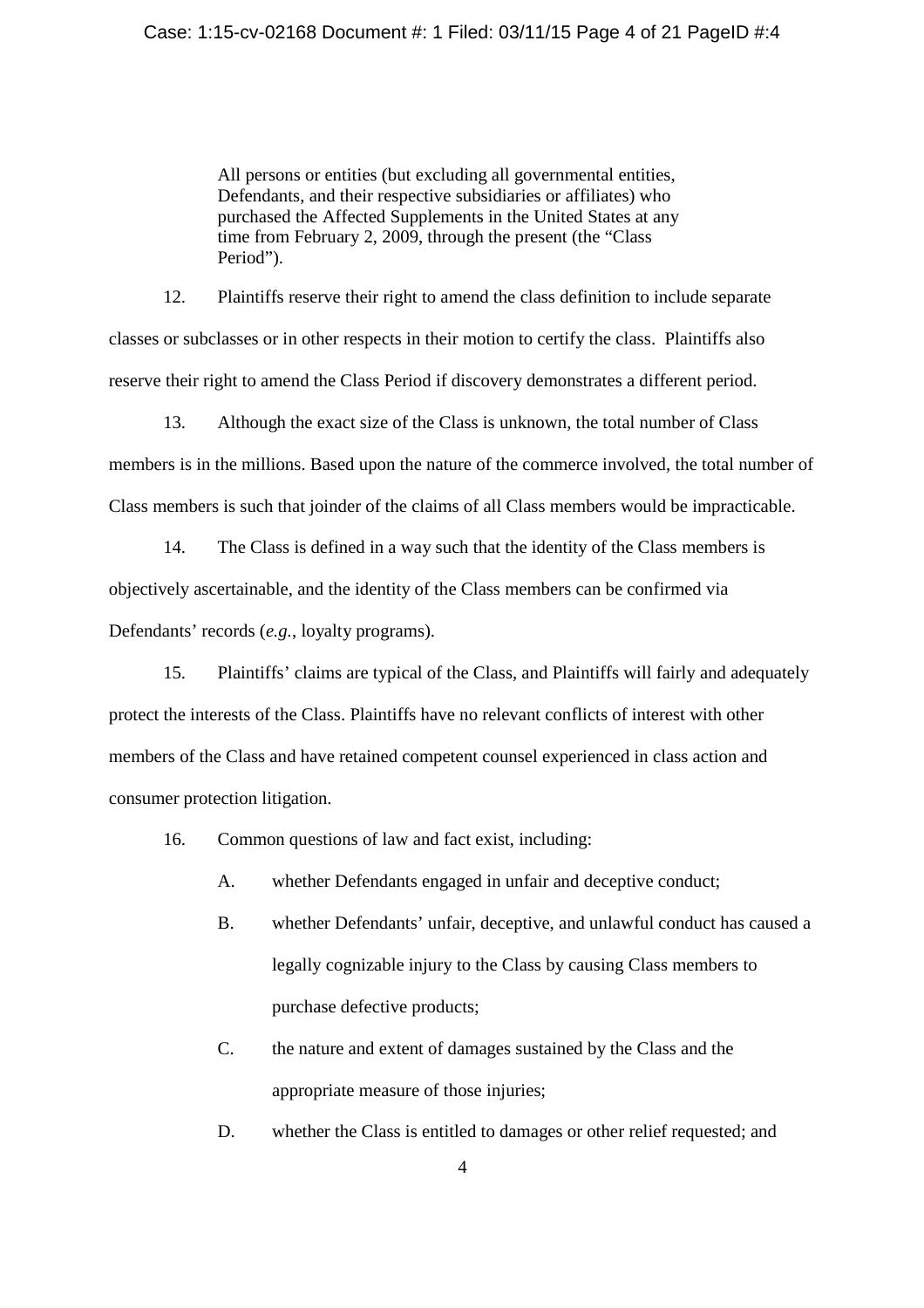#### Case: 1:15-cv-02168 Document #: 1 Filed: 03/11/15 Page 5 of 21 PageID #:5

E. whether Defendants actively concealed the violation alleged herein. These and other questions of law and fact are common to the Class and predominate over any questions affecting only individual Class members.

17. Class action treatment is a superior method for the fair and efficient adjudication of the controversy described herein. The class action vehicle provides an efficient method for the enforcement of the rights of Plaintiffs and members of the Class, and such litigation can be fairly managed. Plaintiffs know of no unusual problems of management and notice.

18. It is desirable for the claims of Plaintiffs and members of the Class to be consolidated into a single proceeding so as to provide small claimants with a forum in which to seek redress for Defendants' violations of the law.

19. The difficulties that may exist in the management of the class action are far outweighed by the benefits of the class action procedure, including but not limited to providing claimants with a suitable method for the redress of their claims.

#### **HERBAL SUPPLEMENTS BACKGROUND**

20. "Herbal Supplements" are typically extracts of natural plant material sold as pills, meant to be taken to promote individual health, similar in concept to vitamins.

21. A number of companies manufacture, market, and sell Herbal Supplements for a variety of beneficial health effects that are ascribed to their namesake Primary Ingredients.

22. Herbal Supplements include, but are not limited to, Ginkgo Biloba, St. John's Wort, Ginseng, Echinacea, and Saw Palmetto.

23. The Primary Ingredient in a Ginkgo Biloba Herbal Supplement is typically extract from the Ginkgo Biloba leaf.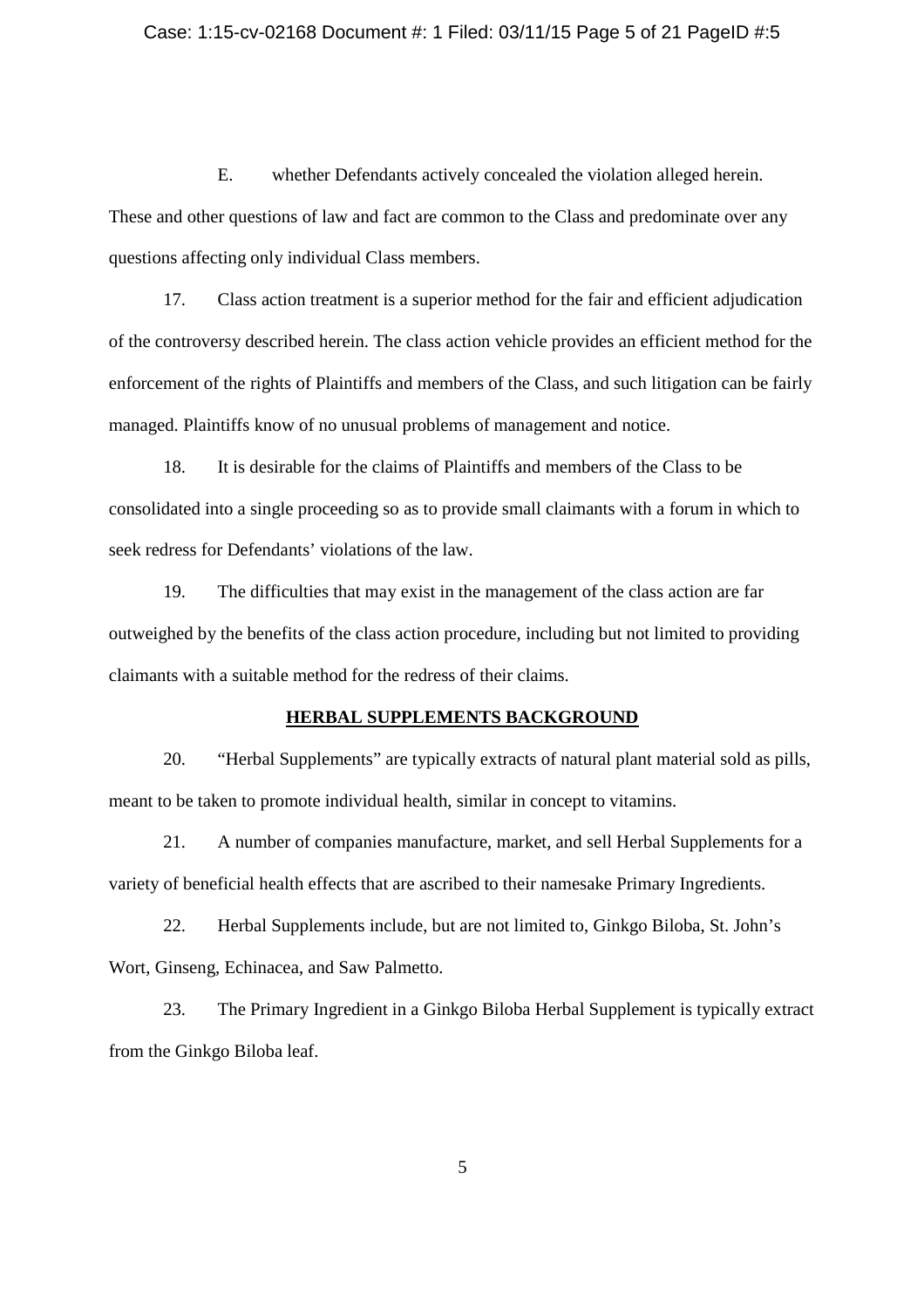### Case: 1:15-cv-02168 Document #: 1 Filed: 03/11/15 Page 6 of 21 PageID #:6

24. The Primary Ingredient in a St. John's Wort Herbal Supplement is typically extract from the St. John's Wort herb.

25. The Primary Ingredient in a Ginseng Herbal Supplement is typically extract from the Ginseng root.

26. The Primary Ingredient in an Echinacea Herbal Supplement is typically extract from the Echinacea root.

27. The Primary Ingredient in a Saw Palmetto Herbal Supplement is typically the Saw Palmetto Berry.

28. U.S. consumers spend an estimated \$5 billion a year on Herbal Supplements.

### **GNC BACKGROUND**

29. GNC is a leading global specialty retailer of health and wellness products, including vitamins, minerals, and Herbal Supplements.

30. GNC is in the business of manufacturing Herbal Supplements, both for sale at its company-owned retail stores and for sale under third-party contracts.

31. GNC has a network of more than 3,342 company-owned retail stores across all fifty states, the District of Columbia, Canada, and Puerto Rico. GNC has approximately ten times the number of domestic retail locations than the next largest specialty retailer of nutritional supplements.

32. In 2013, GNC generated \$1.9 billion in revenue from its retail business, \$263 million in revenue from its manufacturing/wholesale business, and \$440 million from its franchise segment.

33. GNC's manufacturing business supplies its retail and franchise segments as well as various third parties with finished products.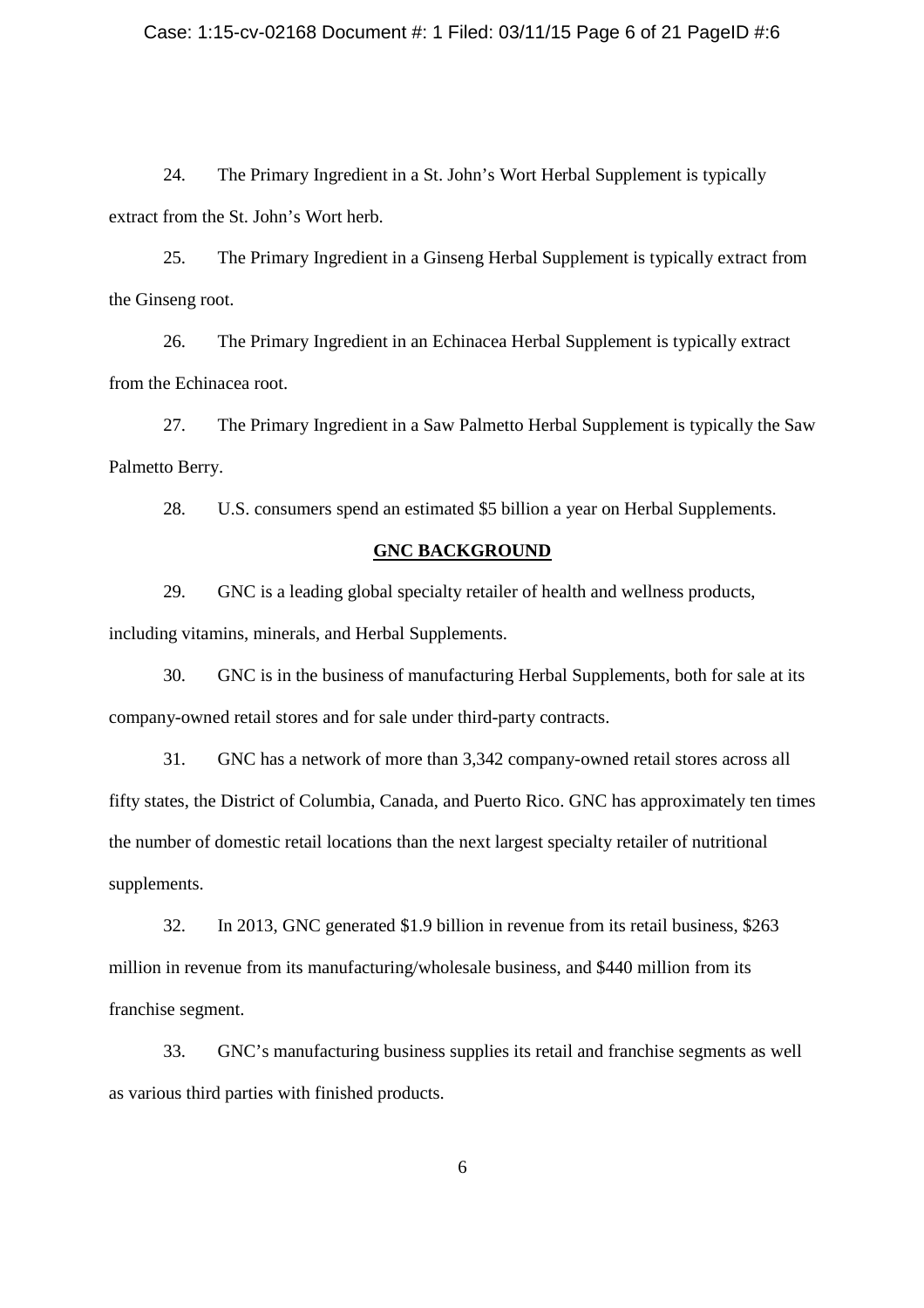# Case: 1:15-cv-02168 Document #: 1 Filed: 03/11/15 Page 7 of 21 PageID #:7

34. GNC's manufacturing facilities enable it to control the production and distribution

of its products, and control product quality.

35. GNC purports to conduct sample testing on raw materials and finished products,

including purity testing.

# **GNC'S HERBAL SUPPLEMENTS**

36. GNC markets its Ginkgo Biloba Herbal Supplement for the support of "mental sharpness." On the product label, Ginkgo Biloba Leaf Extract is listed as the Primary Ingredient in this Herbal Supplement:

|                                                                                                                                                                                                                                         | GNC<br><b>HERBAL PLUS*</b>                                                                                | <b>CODE 183412</b><br><b>DOG</b><br>Directions: As a dietary supplement, take one to two<br>cansules dally.                                                                                                                                                                                                                                                                                                                                                                                               |
|-----------------------------------------------------------------------------------------------------------------------------------------------------------------------------------------------------------------------------------------|-----------------------------------------------------------------------------------------------------------|-----------------------------------------------------------------------------------------------------------------------------------------------------------------------------------------------------------------------------------------------------------------------------------------------------------------------------------------------------------------------------------------------------------------------------------------------------------------------------------------------------------|
| <b>KEEP OUT OF REACH</b><br>OF CHILDREN.<br>Store in a cool dry place,<br>For More Information:<br>1-888-462-2548<br>SHOP NOW @ GNC.COM<br><b>Distributed by:</b><br><b>General Nutrition Corporation</b><br>Pittsburgh, PA 15222<br>ō٥ | Ginkgo<br>Biloba 120 <sub>MG</sub><br><b>HERBAL SUPPLEMENT</b><br><b>May Support</b><br>Mental Sharpness* | <b>Supplement Facts</b><br>Serving Size One Capsule<br><b>Amount Per Serving</b><br>Ginkgo biloba Leaf Extract<br>120 mg <sup>*</sup><br>(24% Ginkgo Flavonglycosides = 28.8 mg)<br>(6% Terpene Lactones = 7.2 mg)<br>* Daily Value not established.<br>Other Ingredients: Dicalcium Phosphate, Vegetable<br>Cellulese Capsule, Cellulese,<br>WARNING: Consult your physician prior to using this<br>product if you are pregnant, nursing, taking<br>medication, or have a medical condition. Discontinue |
| 5                                                                                                                                                                                                                                       | Vegetarian<br><b>Standardized Extract</b><br><b>IOO CAPSULES</b>                                          | use two weeks prior to surgery,<br>Ne Sugar, No Artificial Colors, Ne Artificial Flavers,<br>Sodium Free, No Wheat, No Gluten,<br>Ne Soy, Ne Dairy, Yeast Free.<br><b>ACTUAL SIZE</b><br>This statement has not been evaluated by the Ford and Drug<br>Administration, This product is not intended to diagnose,<br>treat, cure, or prevent any disease.                                                                                                                                                  |

37. GNC markets its St. John's Wort Herbal Supplement for the promotion of

"positive mood balance." On the product label, St. John's Wort Herb Extract is listed as the Primary Ingredient in this Herbal Supplement: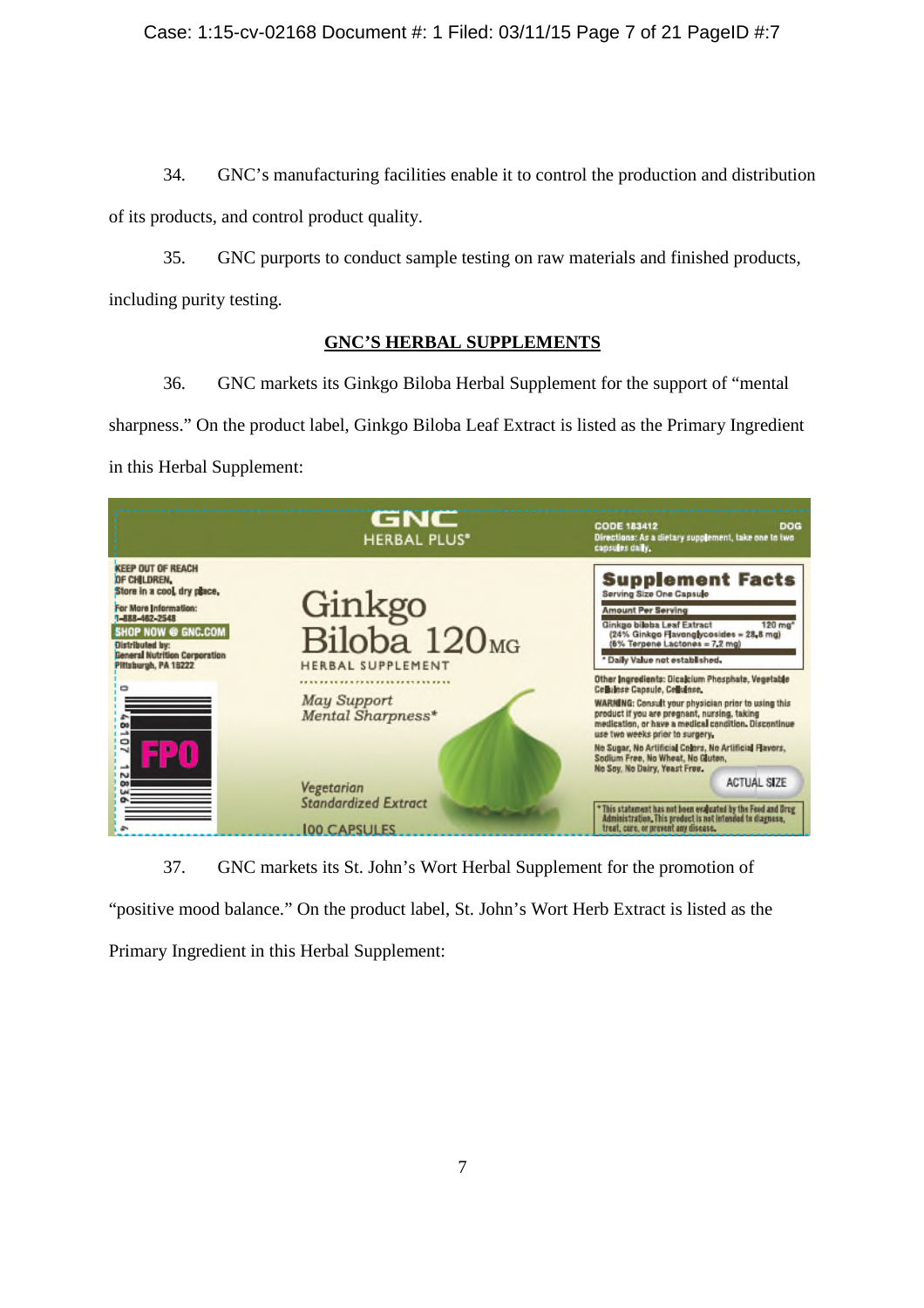

38. GNC markets its Ginseng Herbal Supplement for the support of "vitality." On the

product label, Ginseng Root Extract is listed as the Primary Ingredient in this Herbal

Supplement:



39. GNC markets its Echinacea Herbal Supplement for immune system support and

protection "against cell-damaging free radicals." On the product label, Echinacea Root Extract is listed as the Primary Ingredient in this Herbal Supplement: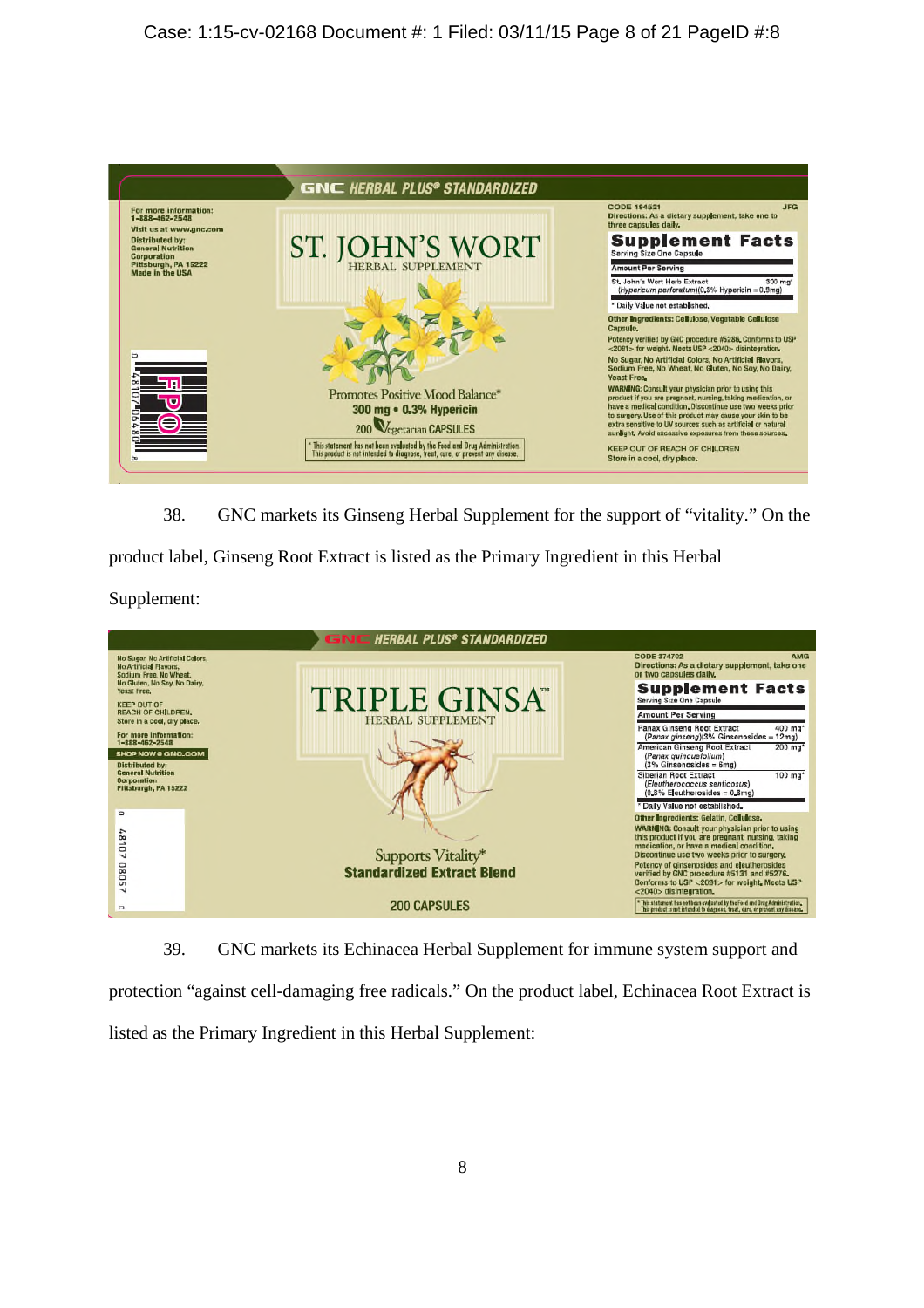

40. GNC markets its Saw Palmetto Herbal Supplement for the support of "healthy

prostate function." On the product label, Saw Palmetto Berry is listed as the Primary Ingredient

in this Herbal Supplement:



# **DNA TESTING OF HERBAL SUPPLEMENTS**

41. In late 2013, Canadian researchers tested "44 herbal products representing 12

companies and 30 different species of herbs" ("the Study").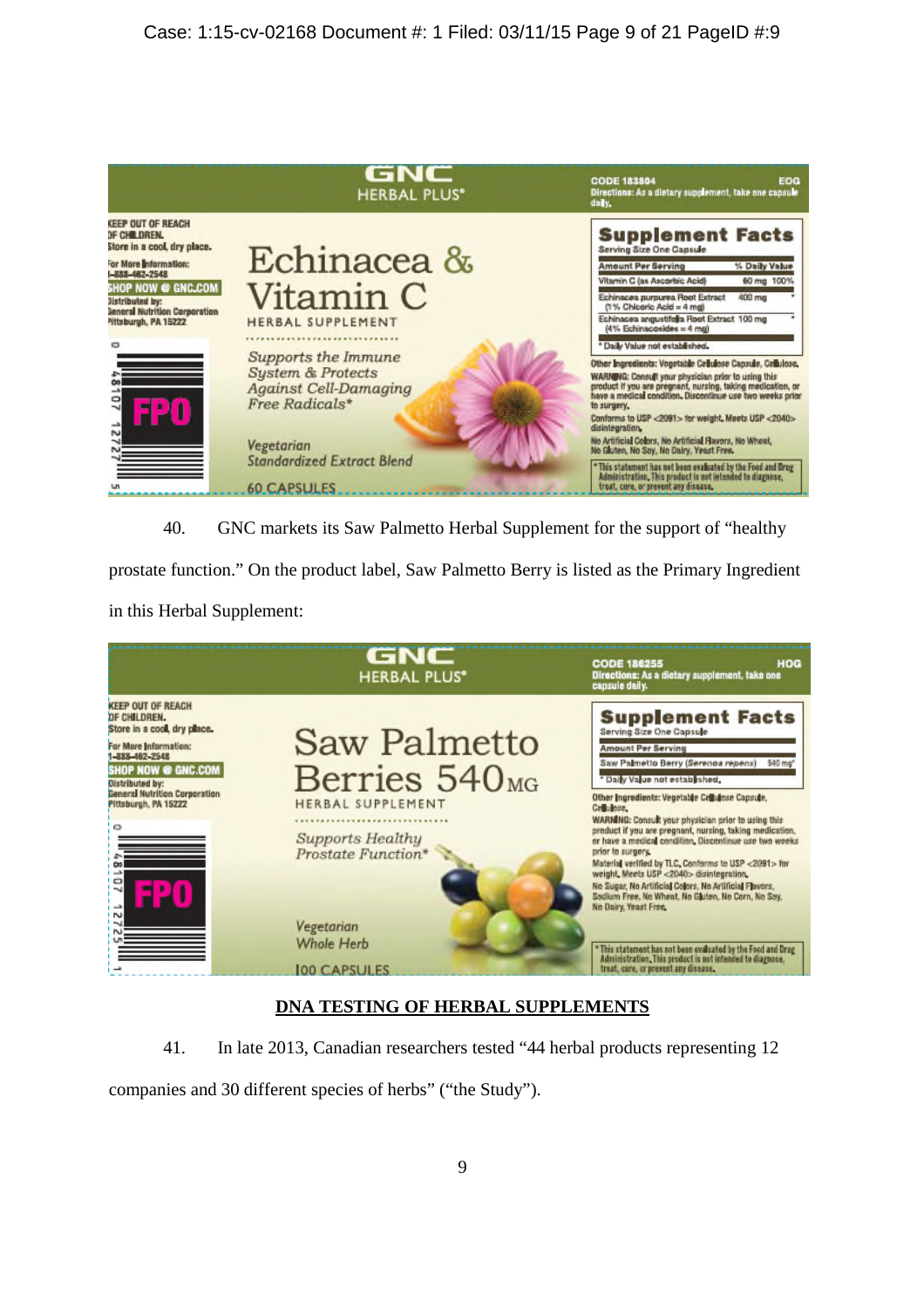#### Case: 1:15-cv-02168 Document #: 1 Filed: 03/11/15 Page 10 of 21 PageID #:10

42. The researchers performed this testing using DNA barcoding, wherein DNA from an herbal product is compared to DNA from known plant sources.

43. DNA barcoding thereby allows the identification of what types of plant tissue is present in Herbal Supplements.

44. The Study concluded that "[m]ost of the herbal products tested were of poor quality, including considerable product substitution, contamination and use of fillers."

45. The Study also concluded that such "activities dilute the effectiveness of otherwise useful remedies . . . ."

46. The researchers did not identify the companies whose products they tested.

47. Subsequently, the New York Attorney General ("NY Attorney General") performed similar DNA barcoding tests on GNC's Ginkgo Biloba, St. John's Wort, Ginseng, Garlic, Echinacea, and Saw Palmetto Herbal Supplements.

48. On February 2, 2015, the NY Attorney General issued a letter (the "Letter") to GNC, demanding that GNC "cease and desist engaging in the sale of adulterated and/or mislabeled herbal dietary supplements."

49. Specifically, the NY Attorney General demanded that GNC cease its sale of its Ginkgo Biloba, St. John's Wort, Ginseng, Echinacea, and Saw Palmetto Herbal Supplements.

50. The Letter went on to detail that numerous DNA barcoding tests had shown GNC's Ginkgo Biloba, St. John's Wort, Ginseng, and Echinacea Herbal Supplements had all tested negative for their namesake Primary Ingredients.

51. The Letter further stated that GNC's Saw Palmetto Herbal Supplement only tested positive for its Primary Ingredient, Saw Palmetto, in 30% of tests, and that those limited positive results were mostly limited to a single sample.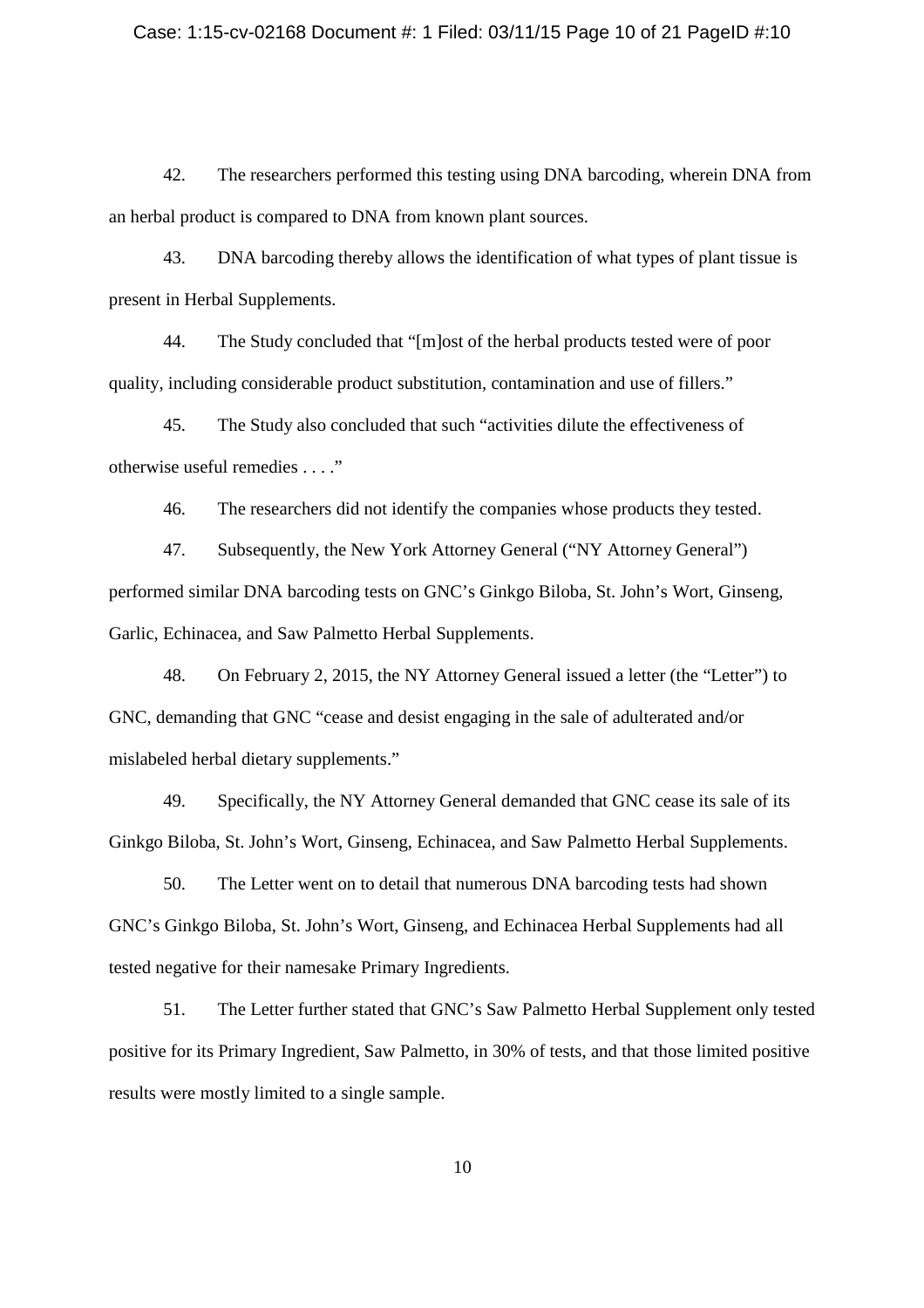#### Case: 1:15-cv-02168 Document #: 1 Filed: 03/11/15 Page 11 of 21 PageID #:11

52. Garlic was the only GNC Herbal Supplement the NY Attorney General tested which gave a consistent positive result for the presence of its Primary Ingredient.

53. The Affected Supplements all tested positive for material not listed on the labels of the Affected Supplements, such as rice, wheat, grass, and other miscellaneous flora.

54. The presence of unlisted substances in the Affected Supplements poses a danger to those with allergies and certain medical conditions that may be triggered or exacerbated by such contaminants.

55. The NY Attorney General found similar deficiencies in Herbal Supplements sold by Walgreens, Walmart, and Target.

56. Based on the foregoing, discovery may reveal that additional Herbal Supplements manufactured and sold by GNC similarly lack their purported Primary Ingredients and, instead, contain filler materials not listed on their respective labels.

57. Federal statutes require dietary supplements, including Herbal Supplements, to include the product's ingredients on the product label.

#### **TOLLING OF STATUTE OF LIMITATIONS**

58. Defendants deceptively mislabeled the Affected Supplements, listing Primary Ingredients that were not present in the Affected Supplements and failing to list filler materials that were included in place of the Primary Ingredients.

59. The true contents of the Affected Supplements could not be known without scientific testing that is unavailable to the average consumer.

60. Plaintiffs and members of the Class could not have reasonably discovered the true extent of the Defendants' deception with regard to the Affected Supplements until the NY Attorney General disclosed the results of his studies.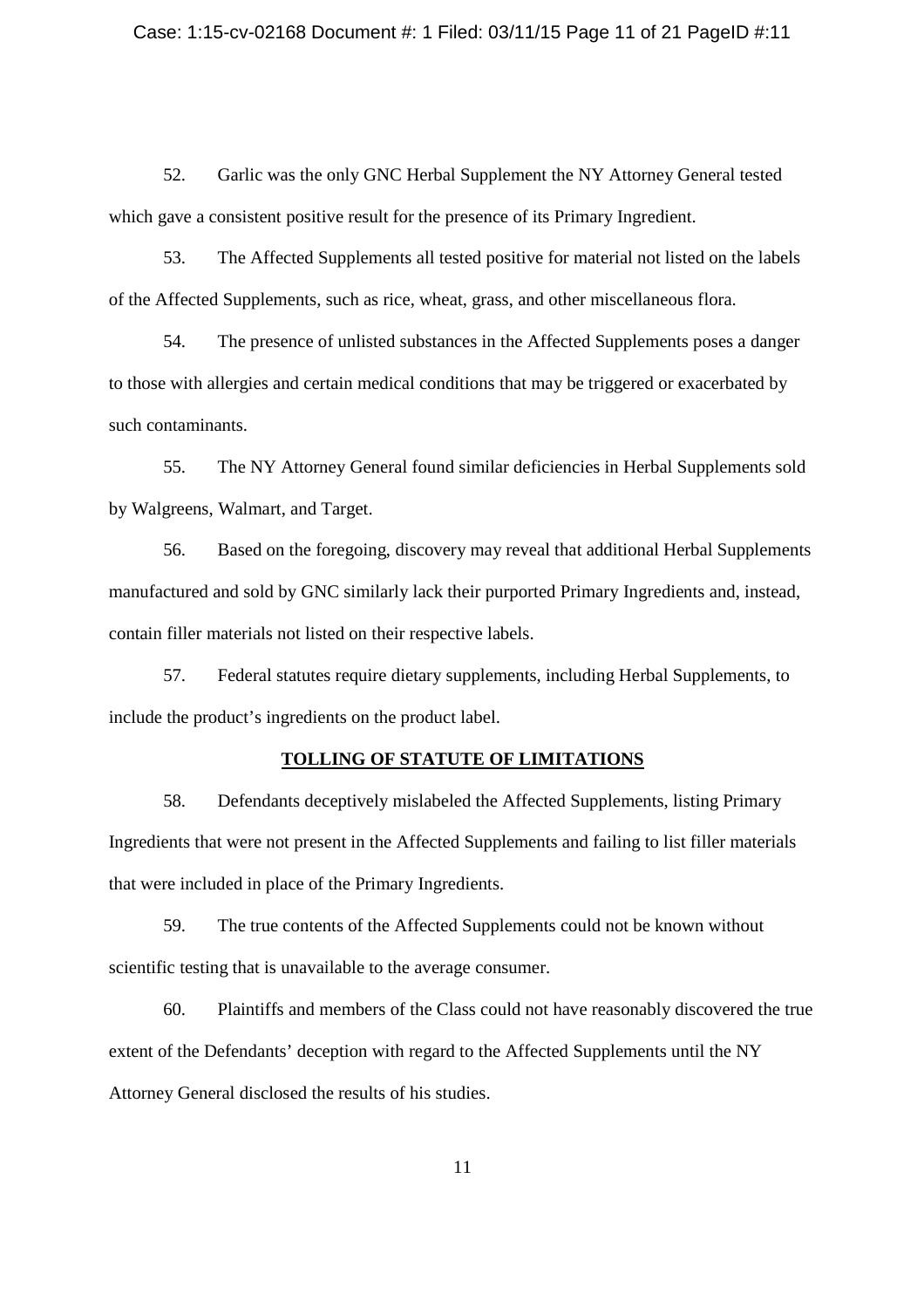#### Case: 1:15-cv-02168 Document #: 1 Filed: 03/11/15 Page 12 of 21 PageID #:12

61. Defendants are estopped from relying on any statutes of limitation or repose by virtue of their acts of fraudulent concealment, which include Defendants' knowing concealment of the actual make-up of the Affected Supplements.

62. Defendants were and remain under a duty to Plaintiffs and the Class to disclose the facts, as alleged herein. The duty to disclose the true facts arises because Defendants are in a superior position to know the true character and quality of their products, and the Plaintiffs and Class members, in the exercise of reasonable diligence, could not have discovered these true facts independently prior to purchasing the Affected Supplements.

63. The facts concealed and/or not disclosed to Plaintiffs and the Class were material facts in that a reasonable person would have considered them important in deciding whether or not to purchase the Affected Supplements.

64. Plaintiffs and Class members justifiably acted upon, or relied upon to their detriment, the concealed and/or non-disclosed material facts, as evidenced by their purchase of the Affected Supplements. Had they known of the true character and quality of the Affected Supplements, Plaintiffs and Class members would not have purchased (or would have paid less for) the Affected Supplements.

65. As a result of the active concealment by the Defendants, any and all applicable statutes of limitations have been tolled.

### **CAUSES OF ACTION**

### **FIRST CLAIM FOR RELIEF**

### **Violations of State Consumer Protection Statutes (Plaintiffs, Individually, and on behalf of the Class)**

66. Plaintiffs repeat and re-allege the allegations set forth above.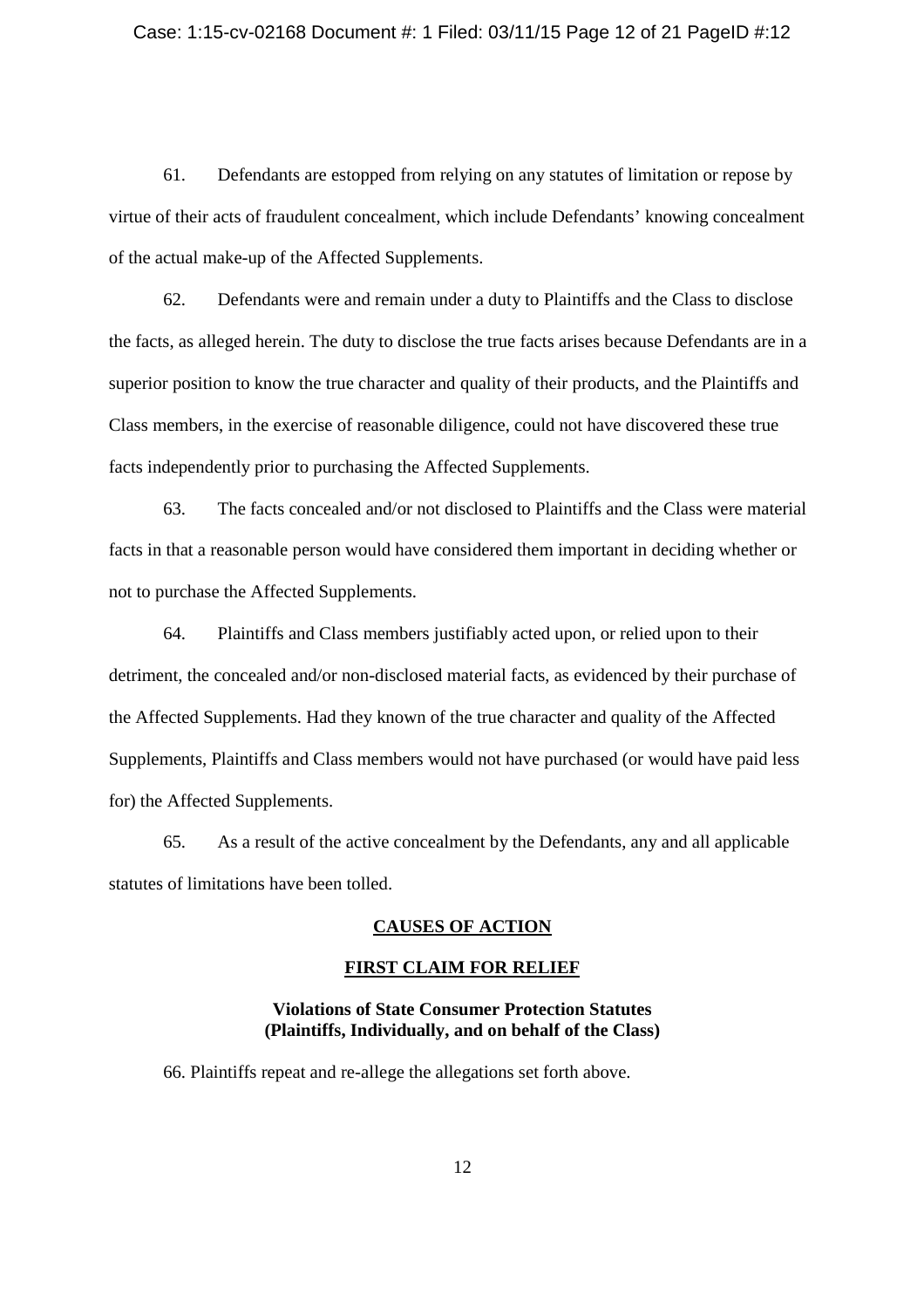#### Case: 1:15-cv-02168 Document #: 1 Filed: 03/11/15 Page 13 of 21 PageID #:13

67. The Minnesota consumer fraud law, Minn. Stat. § 325F.68 *et seq.*, allows plaintiffs to bring a cause of action when a defendant uses "any fraud, false pretense, false promise, misrepresentation, misleading statement, or deceptive practice" in connection with the sale of any merchandise.

68. The Minnesota Unlawful Trade Practices Act, Minn. Stat. § 325D.09 *et seq.*, allows plaintiffs to bring a cause of action when a defendant knowingly misrepresents "the true quality, ingredients or origin" of merchandise.

69. The Nebraska Consumer Protection Act, Neb. Rev. Stat. § 59-1601 *et seq.*, allows plaintiffs to bring a cause of action when a defendant commits an unfair or deceptive act that affects the public interest.

70. Other states across the country have enacted substantially similar consumer protection statutes which require the same or similar showings of proof, and which prevent the unlawful conduct described herein. $<sup>1</sup>$ </sup>

71. In the conduct of trade, Defendants deceptively represented that the Affected Supplements had ingredients which they do not have.

72. Defendants deceptively represented that their Ginkgo Biloba Herbal Supplement

contained primarily Ginkgo Biloba when it in fact contained no Ginkgo Biloba.

<sup>1</sup> *See* Alaska Stat. § 45.50.471, *et seq*., Ark. Code § 4-88-101, *et seq.*, Colo. Rev. Stat. § 6-1-105, *et seq.*, Conn. Gen. Stat. § 42-110b, *et seq.*, 6 Del. Code § 2511, *et seq*., D.C. Code § 28-3901, *et seq.*, Fla. Stat. § 501.201, *et seq.*, Ga. Code Ann. § 10-1-393, *et seq*. and Ga. Code Ann. § 10-1-370 *et seq.*, Haw. Rev. Stat. § 480, *et seq.*, Idaho Code § 48-601, *et seq.*, 815 ILCS § 505/1, *et seq.*, Kan. Stat. § 50-623, *et seq.*, Ky. Rev. Stat. § 367.110, *et seq.*, La. Rev. Stat. § 51:1401, *et seq.*, M.G.L. c. 93A, *et seq.*, Me. Rev. Stat. Ann. tit. 5, § 205-A, *et seq.*, Md. Com. Law Code § 13-101, *et seq.*, Mich. Stat. § 445.901, *et seq.*, Minn. Stat. § 8.31, *et seq.*, Missouri Stat. § 407.010, *et seq.*, Neb. Rev. Stat. § 59-1601 *et seq.*, Nev. Rev. Stat. § 598.0903, *et seq.*, N.H. Rev. Stat. § 358-A:1, *et seq.*, N.J. Rev. Stat. § 56:8-1, *et seq.*, N.M. Stat. § 57-12- 1, *et seq.*, N.Y. Gen. Bus. Law § 349 *et seq.*, N.D. Cent. Code § 51-15-01, *et seq.*, Ohio Rev. Code Sec. 4165.01 *et seq.*, Okla. Stat. 15 § 751, *et seq.*, Or. Rev. Stat. § 646.605, *et seq*., R.I. Gen. Laws. § 6-13.1-1, *et seq.*, S.C. Code Laws § 39-5-10, *et seq.*, S.D. Code Laws § 37-24-1, *et seq.*, Tex. Bus. & Com. Code § 17.45, *et seq*., 9 Vt. § 2451, *et seq.*, Va. Code § 59.1-196, *et seq.*, Wash. Rev. Code. § 19.86.010, *et seq.*, W. Va. Code § 46A-6-101, *et seq*., Wis. Stat. Ann. § 100.18, *et seq*.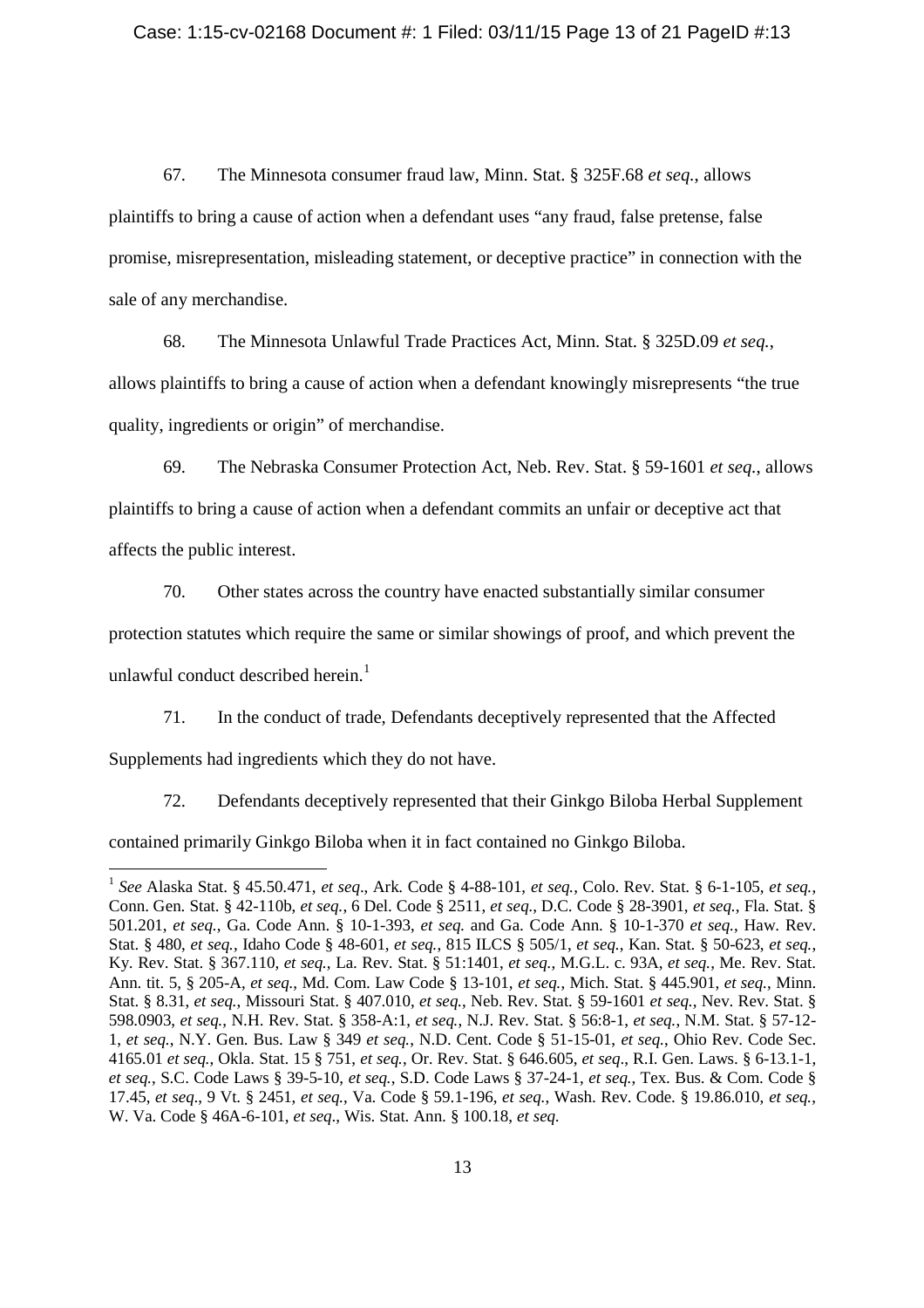### Case: 1:15-cv-02168 Document #: 1 Filed: 03/11/15 Page 14 of 21 PageID #:14

73. Defendants deceptively represented that their St. John's Wort Herbal Supplement contained primarily St. John's Wort when it in fact contained no St. John's Wort.

74. Defendants deceptively represented that their Ginseng Herbal Supplement contained primarily Ginseng when it in fact contained no Ginseng.

75. Defendants deceptively represented that their Echinacea Herbal Supplement contained primarily Echinacea when it in fact contained no Echinacea.

76. Defendants deceptively represented that its Saw Palmetto Herbal Supplement contained primarily Saw Palmetto when it in fact infrequently contained Saw Palmetto.

77. The Affected Supplements also contained various undisclosed substances, including rice, wheat, grass, and other miscellaneous flora that could cause adverse effects in consumers with allergies or certain medical conditions.

78. Defendants directed these misrepresentations to the public at large, making specific claims on the labels of the Affected Supplements regarding how much of each Primary Ingredient each product contained, as reflected, *inter alia*, on the product labels.

79. Plaintiffs and members of the Class purchased the Affected Supplements justifiably relying on Defendants' representations that the Affected Supplements contained the Primary Ingredients listed on their respective labels and did not contain ingredients not listed on the labels.

80. Were it not for these deceptive representations, Plaintiffs and members of the Class would not have purchased the Affected Supplements and would thereby not have been injured by the purchase of a worthless product.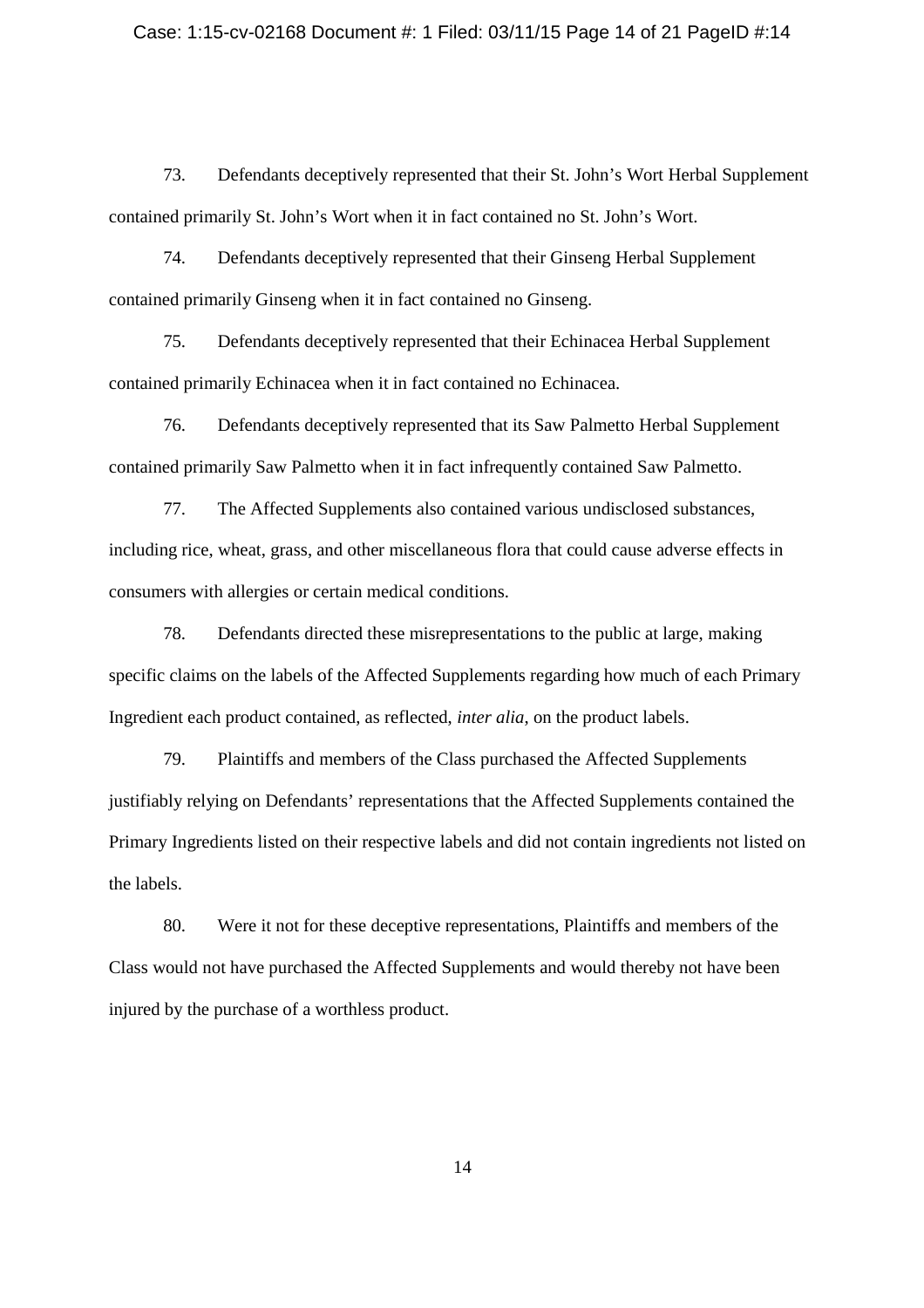# **SECOND CLAIM FOR RELIEF**

# **Fraud (Plaintiffs, Individually, and on behalf of the Class)**

81. Plaintiffs repeat and re-allege the allegations set forth above.

82. Defendants made false representations that the Affected Supplements contained their Primary Ingredients.

83. Defendants implicitly made false representations that the Affected Supplements did not contain filler ingredients not listed on the product labels.

84. Because the composition of the Affected Supplements is the sole reason

consumers purchase them, these false representations were material.

85. Defendants made these false representations knowing their falsity or without knowing whether it was true or false.

86. Defendants intended to induce Plaintiffs and members of the Class to purchase the

Affected Supplements in reliance upon these false representations.

87. Plaintiffs and members of the Class reasonably relied on Defendants' false representations in choosing to purchase the Affected Supplements.

88. Plaintiffs and members of the Class suffered pecuniary damages as a result of their reliance on Defendants' false representations in that they purchased the Affected Supplements which were worthless.

# **THIRD CLAIM FOR RELIEF**

# **Breach of Implied Warranty of Merchantability (Plaintiffs, Individually, and on behalf of the Class)**

89. Plaintiffs repeat and re-allege the allegations set forth above.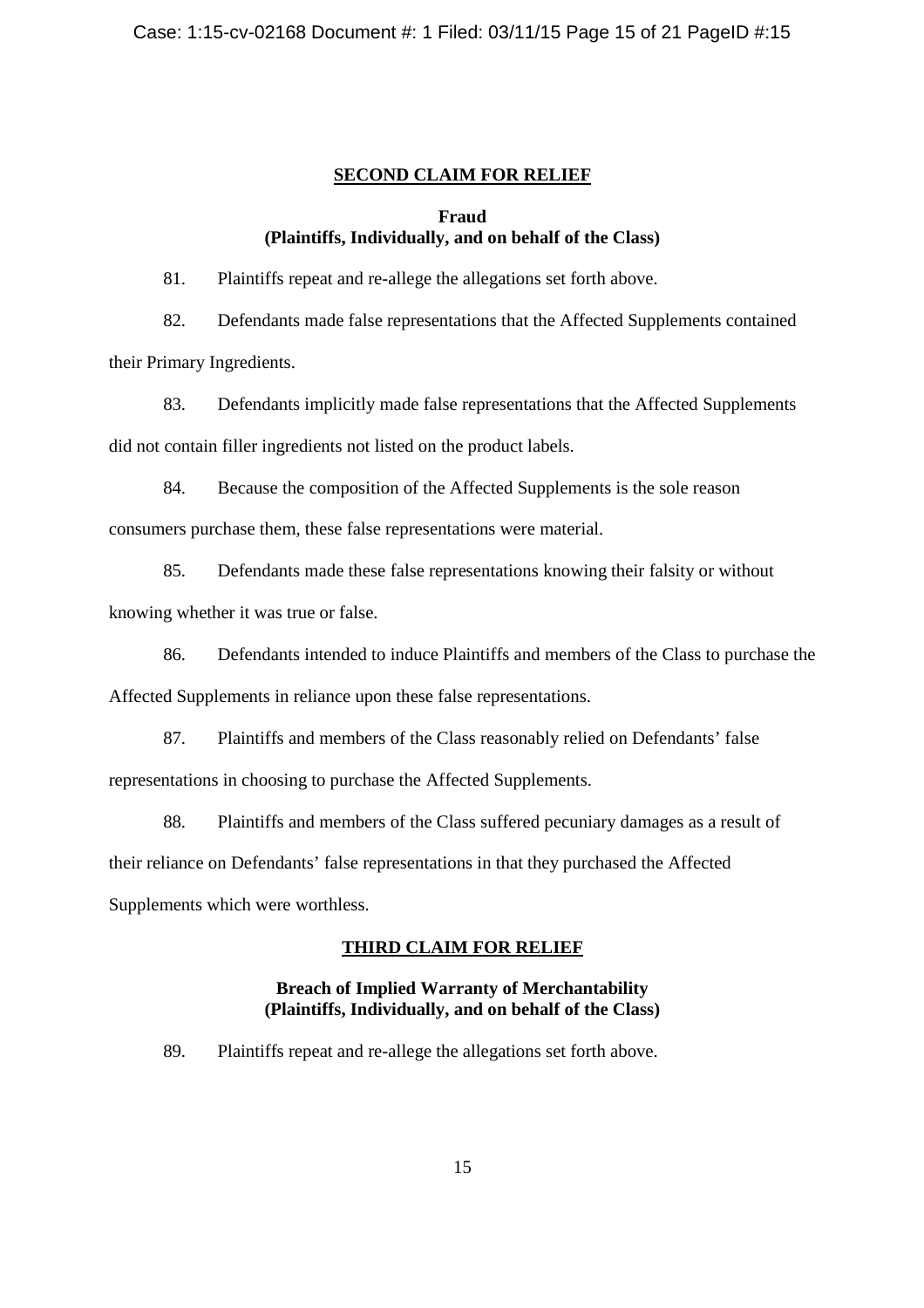#### Case: 1:15-cv-02168 Document #: 1 Filed: 03/11/15 Page 16 of 21 PageID #:16

90. When Defendants sold the Affected Supplements, they impliedly warranted that the Affected Supplements were suitable for the ordinary purposes for which such goods are used.

91. The Affected Supplements, which are intended for human consumption, were sold in a sealed container to the Class members. Because the Affected Supplements were sold in a sealed container for human consumption, public policy demands that an implied warranty be imposed upon the manufacturer, packager, and distributor of the product, and that said warranty runs with the sale of the Affected Supplements for the benefit of consumer use.

92. Defendants knew and intended that the Class members would be the ultimate consumers of the Affected Supplements.

93. Defendants sold the Affected Supplements into the stream of commerce, and Defendants are merchants with respect to goods such as the Affected Supplements.

94. The Plaintiff and Class members did not receive the benefit of their bargain in purchasing the Affected Supplements.

95. Because the Affected Supplements lacked their Primary Ingredients and instead contained filler ingredients not listed on their labels, Defendants knew, or reasonably should have known, that the Affected Supplements were unsuitable for the ordinary purposes for which such goods are used.

96. Because the Affected Supplements were unsuitable for the ordinary purposes for which such goods are used, they lacked value and were worthless.

97. Plaintiffs and the Class were injured as a result of their purchase of unsuitable, useless products.

98. Plaintiffs and the Class were thereby damaged in the amount they paid for the Affected Supplements.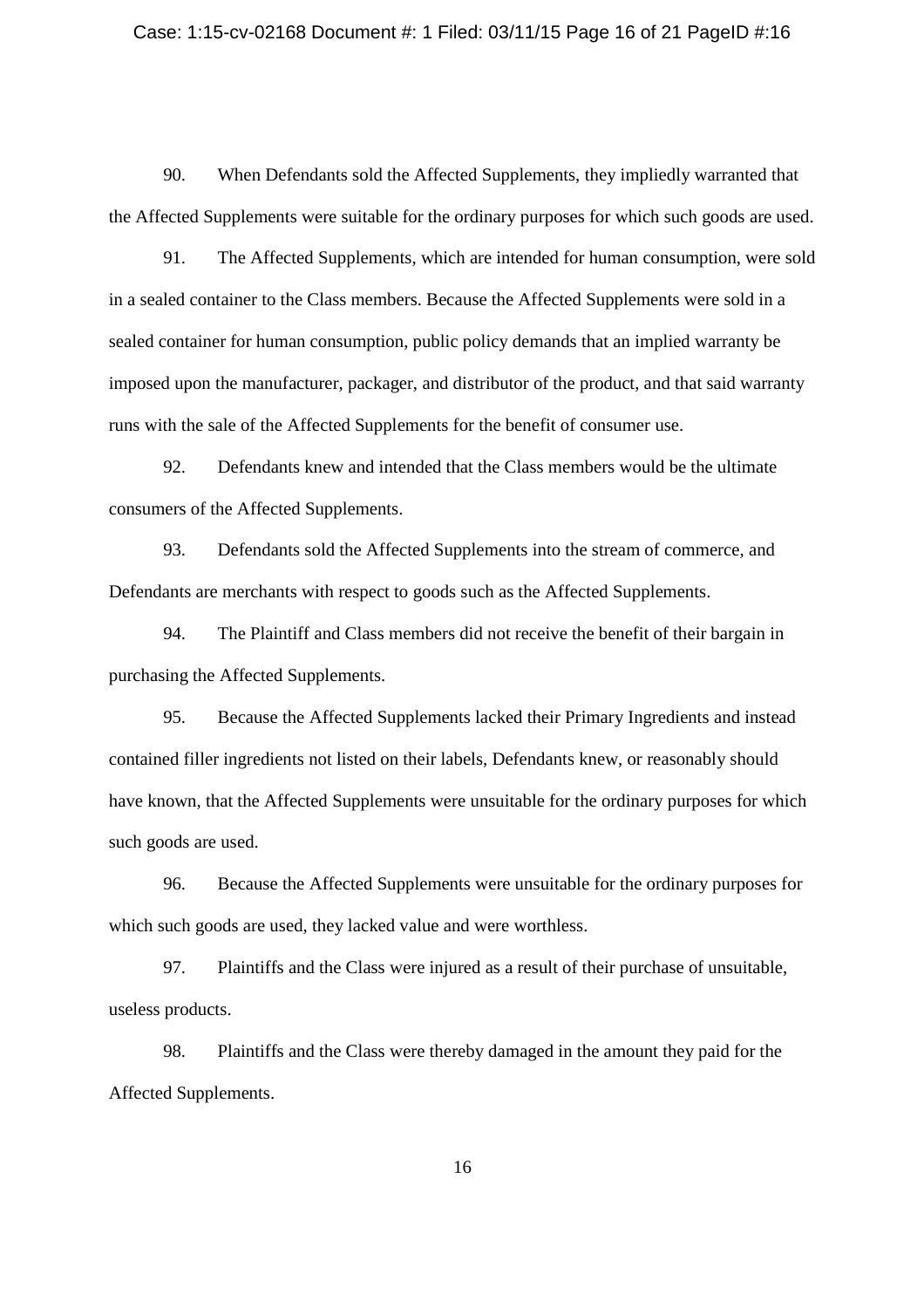### **FOURTH CLAIM FOR RELIEF**

# **Breach of Express Warranty (Plaintiffs, Individually, and on behalf of the Class)**

99. Plaintiffs repeat and re-allege the allegations set forth above.

100. Defendants made representations of fact on the labels of the Affected

Supplements, claiming that the Affected Supplements would contain their Primary Ingredients as listed on the labels and would not contain filler material that were not listed as ingredients on the labels.

101. These representations that the Affected Supplements would contain their Primary Ingredients and did not contain other filler ingredients became part of the basis of the bargain, creating express written warranties that the Affected Supplements purchased by Plaintiffs and the Class would conform to Defendants' description and specifications.

102. The Affected Supplements purchased by Plaintiffs and the Class did not conform to Defendants' express warranties as the Affected Supplements did not contain their Primary Ingredients but instead contained filler ingredients.

103. The Affected Supplements derived their economic value from the purported presence of their Primary Ingredients.

104. Because the Affected Supplements lacked their Primary Ingredients, they had no economic value.

105. As a result of the foregoing, Plaintiffs and the Class suffered damages in that the Affected Supplements were worthless.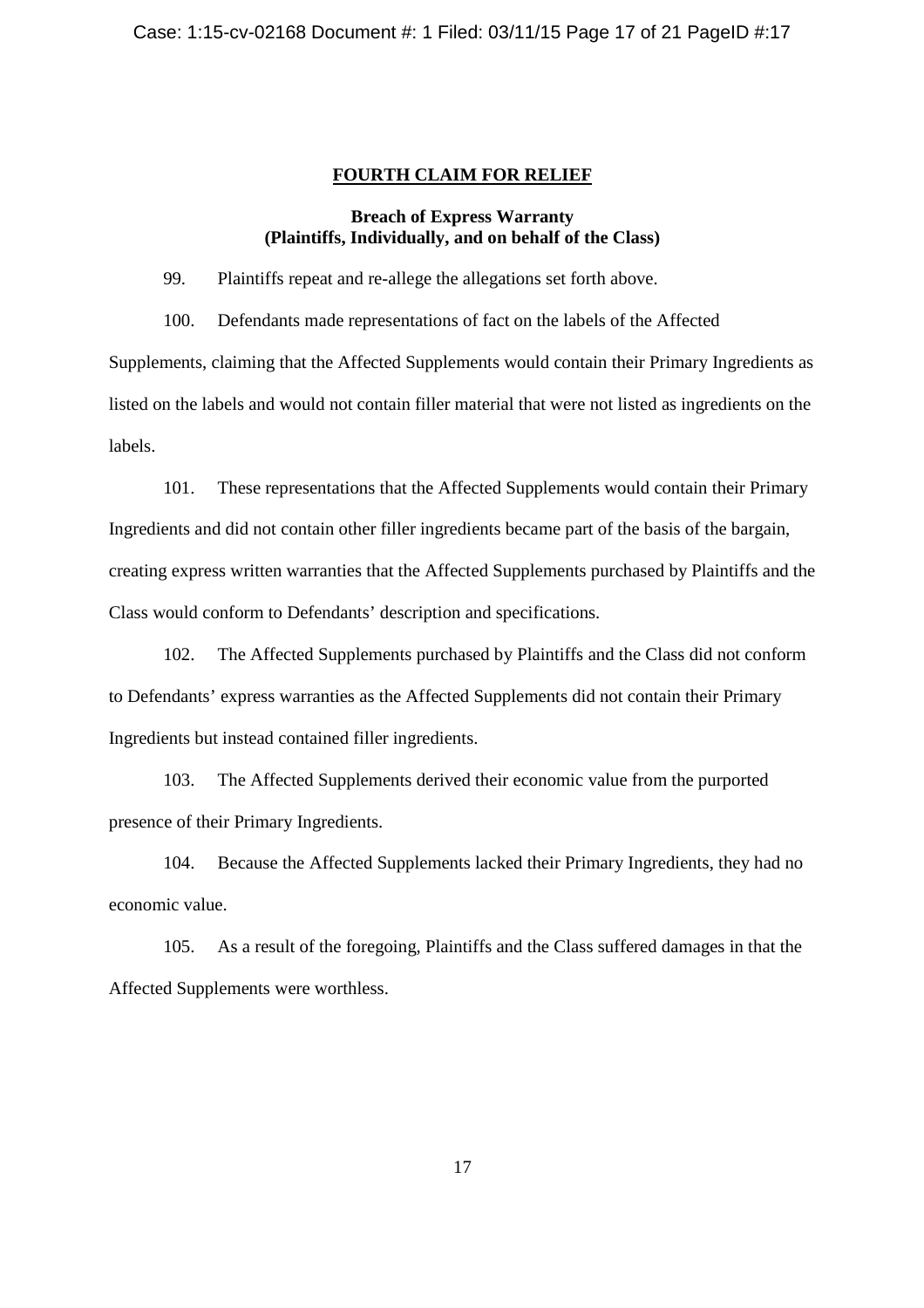# **FIFTH CLAIM FOR RELIEF**

### **Unjust Enrichment (Plaintiffs, Individually, and on Behalf of the Class, and in the Alternative to Warranty Claims)**

106. Plaintiffs repeat and re-allege the allegations set forth above.

107. By engaging in the misleading and deceptive conduct described herein,

Defendants received income from the purchases of the Affected Supplements that they would not have otherwise received absent their illegal conduct.

108. Defendants wrongfully received this income because no consumer would have

purchased the Affected Supplements had they know that they did not contains their Primary

Ingredient, but instead contained filler ingredients not listed on the label.

109. Defendants were enriched by their deceptive practices at the expense of Plaintiffs

and the Class members and should be ordered to make restitution to the benefit of Plaintiffs and

Class members because it would be unjust to allow Defendants to retain the benefits of their

sales of the Affected Supplements.

# **SIXTH CLAIM FOR RELIEF**

### **Negligence (Plaintiffs, Individually, and on Behalf of the Class, and in the Alternative to Warranty Claims)**

110. Plaintiffs repeat and re-allege the allegations set forth above.

111. Under federal statute, 21 U.S.C. § 343(s), Defendants are obligated to accurately

list the ingredients in the Affected Supplements.

112. Defendants owed a duty to Plaintiffs and the Class to make accurate

representations regarding the ingredients of the Affected Supplements.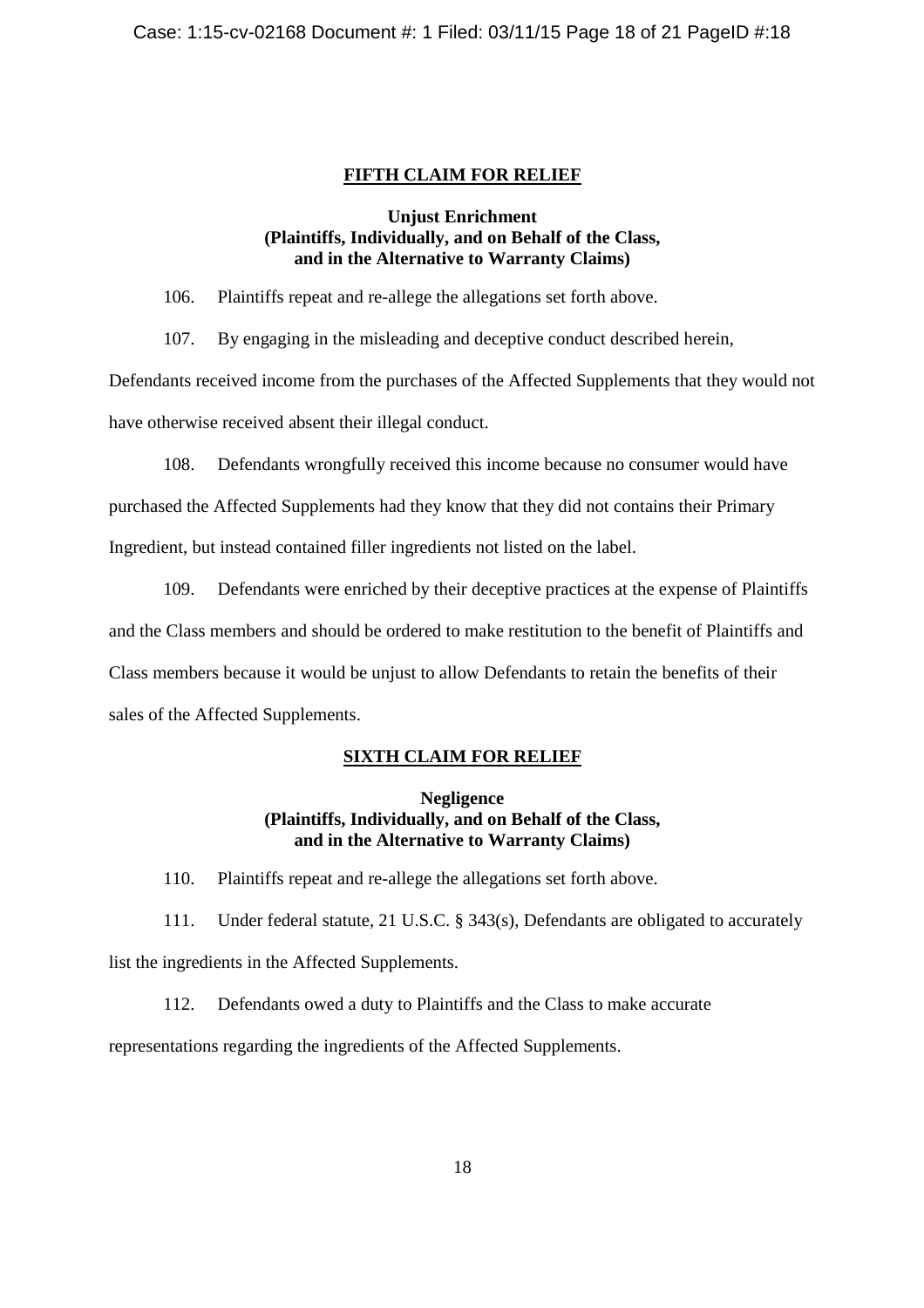#### Case: 1:15-cv-02168 Document #: 1 Filed: 03/11/15 Page 19 of 21 PageID #:19

113. Defendants did not exercise due care to ensure that they were making accurate representations regarding the ingredients of the Affected Supplements, thus breaching their duty to Plaintiffs and the Class.

114. Had Defendants exercised due care and accurately labeled the Affected Supplements as not containing their Primary Ingredients, Plaintiffs and the Class would not have purchased the Affected Supplements.

115. Had Defendants exercised due care and adequately monitored the quality of the Affected Supplements, they would not have offered the Affected Supplements for sale missing their Primary Ingredients.

116. Plaintiffs and the Class suffered injury by purchasing the Affected Supplements which did not contain their Primary Ingredients and therefore were worthless.

117. Defendants' failure to accurately label and adequately monitor the quality of the Affected Supplements directly led to Plaintiffs and the Class suffering this injury.

### **RELIEF REQUESTED**

WHEREFORE, Plaintiffs pray that this Court:

A. Determine that this action may be maintained as a class action pursuant to Rule 23(b)(3) of the Federal Rules of Civil Procedure and direct and reasonable notice of this action be given to all members of the Plaintiff Class;

B. Appoint the named Plaintiffs as Class Representatives and the undersigned as Class Counsel pursuant to Rule 23 of the Federal Rules of Civil Procedure;

C. Adjudge and decree that Defendants engaged in consumer fraud and deceptive trade practices in violation of the law;

D. Adjudge and decree that Defendants have been unjustly enriched;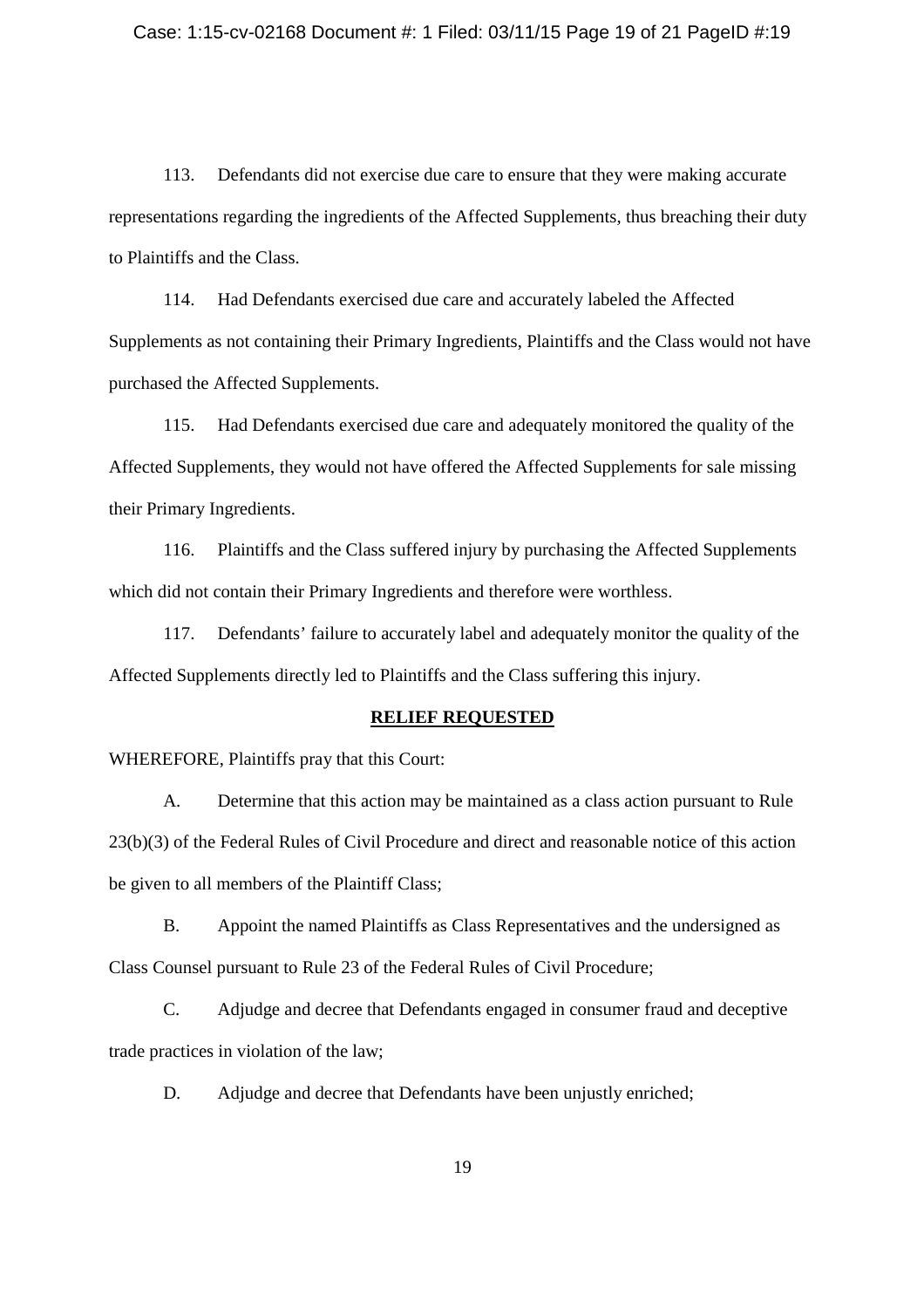### Case: 1:15-cv-02168 Document #: 1 Filed: 03/11/15 Page 20 of 21 PageID #:20

E. Adjudge and decree that Defendants breached the implied warranty of merchantability in the sale of the Affected Supplements;

F. Adjudge and decree that Defendants breached their express warranty that the Affected Supplements contain their Primary Ingredients;

G. Adjudge and decree that Defendants have been unjustly enriched by the manufacture, labeling, and/or sale of the Affected Supplements;

H. Adjudge and decree that Defendants were negligent in the manufacture, labeling, marketing, and/or sale of the Affected Supplements;

I. Adjudge and decree that Plaintiffs and members of the Class were damaged as a result of Defendants' wrongful conduct;

J. Award Plaintiffs and members of the Class actual damages in an amount to be proved at trial;

K. Award Plaintiffs and members of the Class treble damages, and all other damages available under the law and at equity;

L. Award Plaintiffs and members of the Class pre-judgment and post-judgment interest on the above sums at the highest rate allowed by law;

M. Award Plaintiffs and members of the Class the costs of suit, including reasonable attorneys' fees;

N. Enjoin Defendants from continuing to market and sell Herbal Supplements lacking in their Primary Ingredients; and

O. Grant such other and further relief as this Court deems to be just and equitable.

# **JURY DEMAND**

Plaintiffs demand a trial by jury on all claims for which they are entitled to a jury trial.